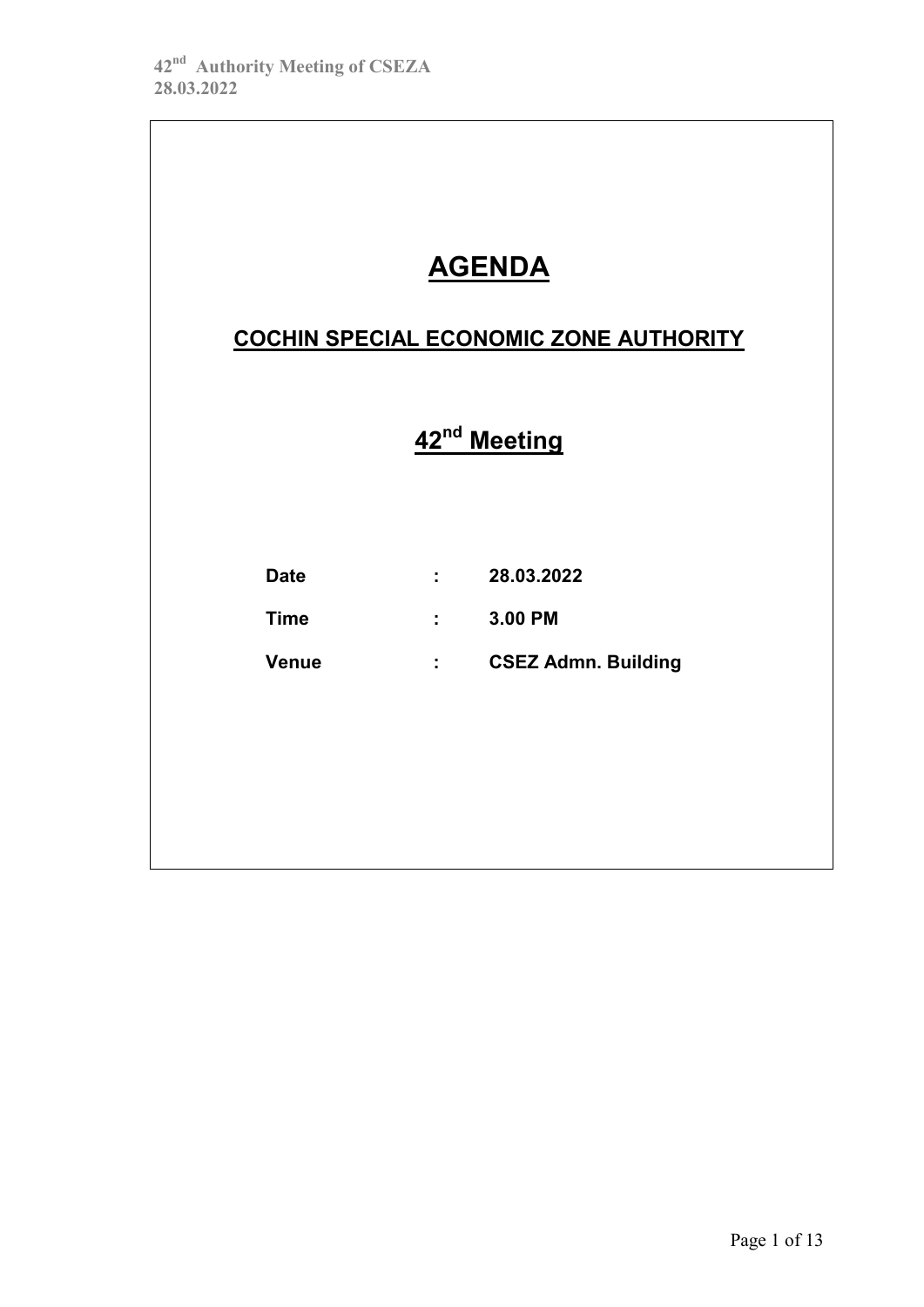# **COCHIN SPECIAL ECONOMIC ZONE AUTHORITY (CSEZA) 42nd MEETING OF THE COCHIN SPECIAL ECONOMIC ZONE AUTHORITY MONDAY, 28th MARCH, 2022**

| SI.<br><b>No</b> | <b>AGENDA ITEMS</b>                                                                                                          | Page<br>Nos. |
|------------------|------------------------------------------------------------------------------------------------------------------------------|--------------|
| A                | Confirmation of the minutes of the 41 <sup>st</sup> CSEZ Authority meeting held on 22.12.2021                                | $4-6$        |
| B                | Action taken on decisions of the previous meeting.                                                                           | 7            |
| $\mathcal{C}$    | Proposal for consideration                                                                                                   |              |
| $\mathbf{i}$     | Budget Estimate for 2022-23 of CSEZ Authority.                                                                               | 8            |
| $\ddot{\rm ii}$  | Energy Audit of Power Distribution System in CSEZ - ratification                                                             | $8-9$        |
| iii              | Appointment of Chartered Accountant Firm as Internal Auditor (External Agency) of<br><b>CSEZ</b> Authority                   | 9            |
| iv               | Waiver of rent in respect of canteens run by CEPZIA                                                                          | 9            |
| $\mathbf{V}$     | Lease rent rates for land and built up space in CSEZ for the year 2022-2023.                                                 | 9            |
| vi               | Execution of agreement with Indian Oil Adani Gas Pvt. Ltd. for supply of natural gas for<br>operation of boiler in ZLD plant | $9-10$       |
| vii              | Audit observation on construction of MLCP                                                                                    | 10           |
| viii             | Master Plan of CSEZ                                                                                                          | 10           |
| ix               | Review of ongoing capital works in CSEZ                                                                                      | $11 - 12$    |
| $\mathbf{x}$     | Schedule of vacant space in the Zone                                                                                         | 13           |
| D                | Any other items approved by Chairman.                                                                                        | 13           |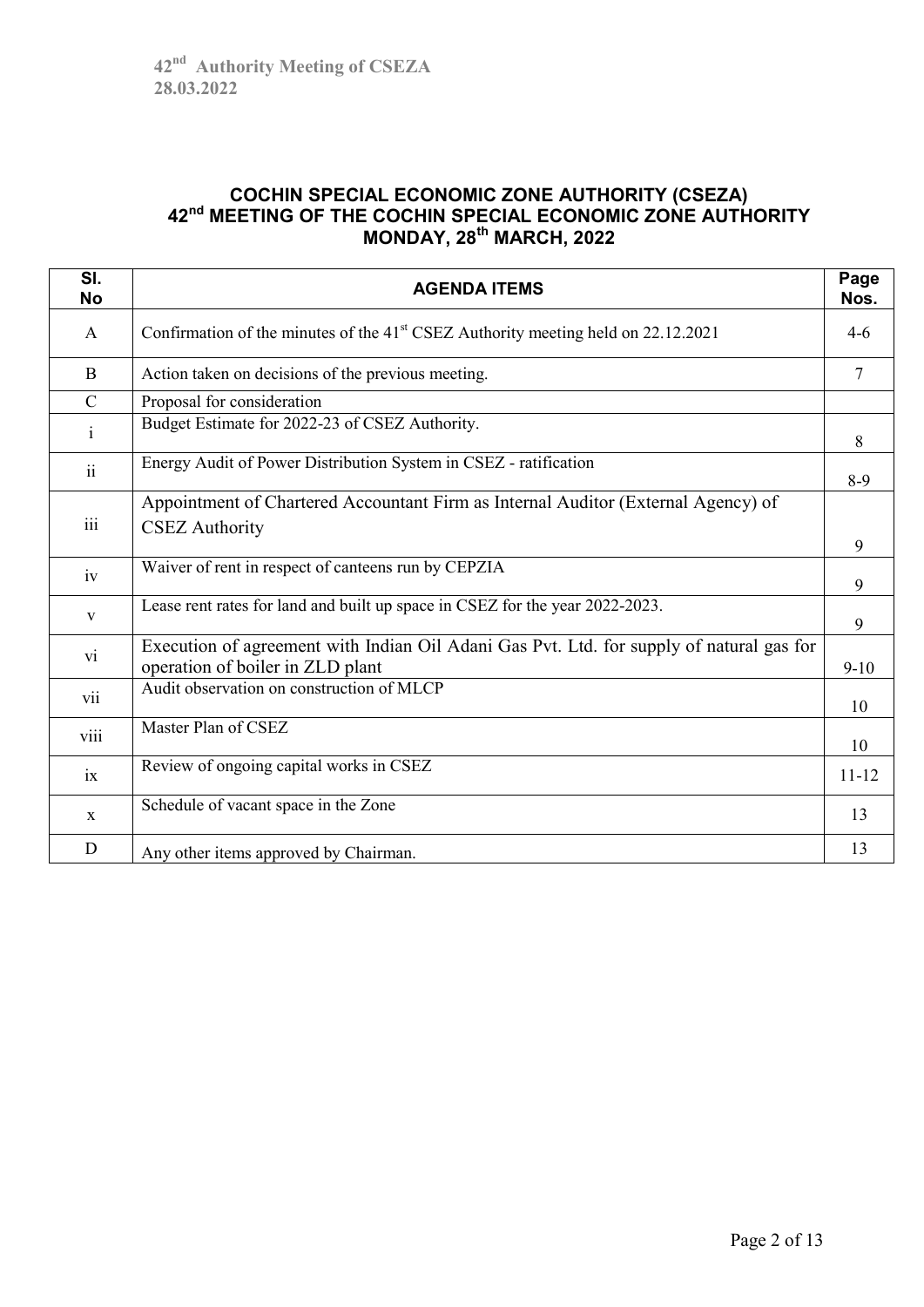# **COCHIN SPECIAL ECONOMIC ZONE AUTHORITY (CSEZA) 42nd MEETING OF THE COCHIN SPECIAL ECONOMIC ZONE AUTHORITY MONDAY, 28th MARCH, 2022**

# **A: Confirmation of the minutes of the 41st CSEZ Authority meeting held on 22.12.2021**

The minutes of the  $41<sup>st</sup>$  CSEZ Authority meeting held on 22.12.2021 is placed before the Committee for confirmation.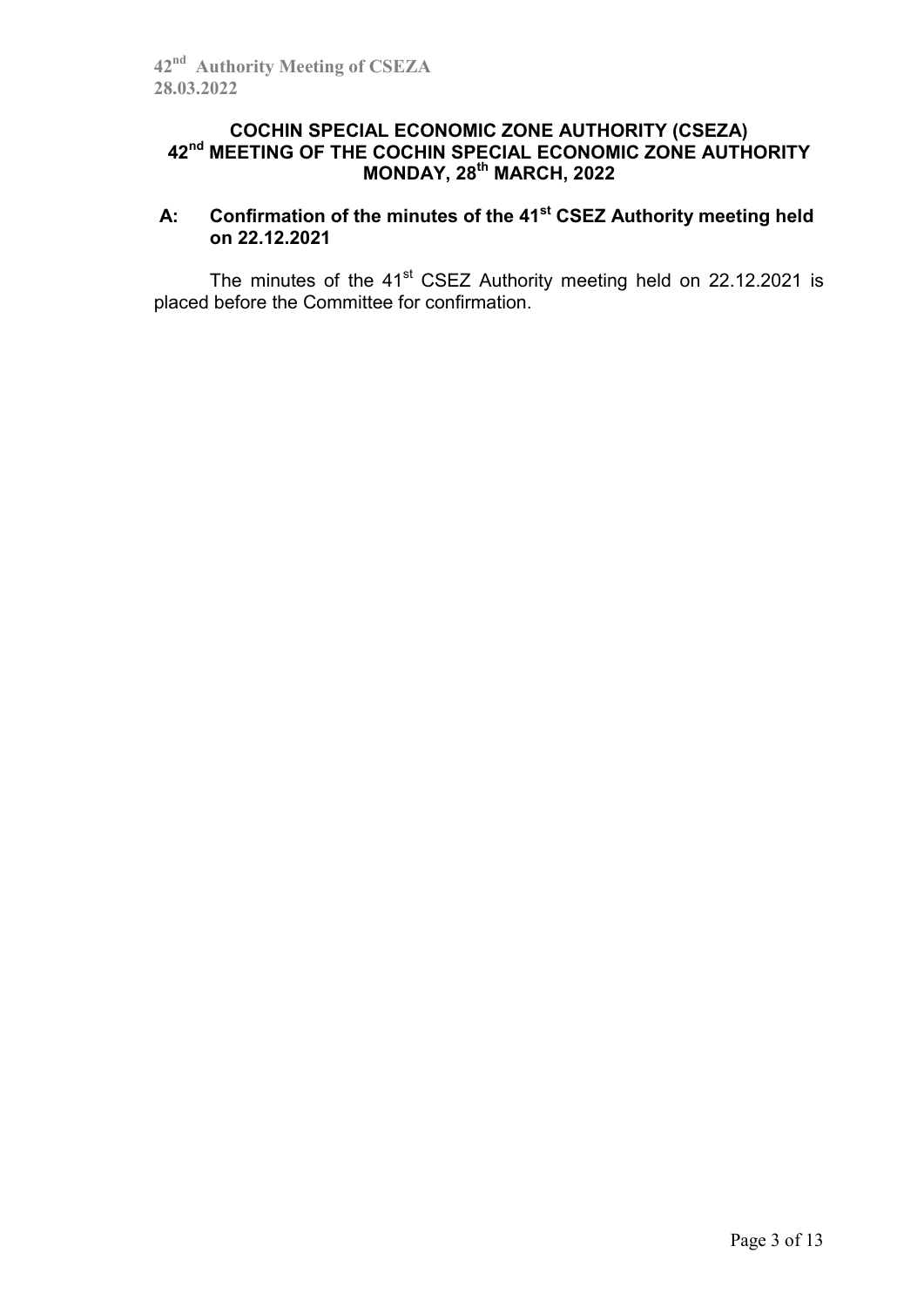Minutes of 41<sup>st</sup> Meeting of CSEZ Authority held on 22-12-2021 **Cochin Special Economic Zone Authority (CSEZA)** Ministry of Commerce & Industry, Department of Commerce, Government of India **Administrative Building** Kakkanad, Cochin-682 037. Minutes of the 41<sup>st</sup> meeting of the CSEZ Authority held on 22-12-2021 at 11.00 A.M. under the Chairmanship of Shri D.V. Swamy IAS, Development Commissioner, CSEZ & Chairman, CSEZ Authority. The following Members of the Authority were present. Shri D.V. Swamy, IAS  $1.$ : Chairman (ex-officio) Development Commissioner, Cochin Special Economic Zone. Shri K.M. Harilal,  $2.$ : Member (ex-officio) Joint Director General of Foreign Trade, Kakkanad, Cochin. 3. Shri Boni Prasada Rao, Member (ex-officio) Deputy Development Commissioner, Cochin Special Economic Zone, Bangalore. Shri Saranathan P.S., Vice President (Finance)  $\overline{4}$ : Member Sutherland Global Services Pvt. Ltd., CSEZ, Cochin-682037. 5. Shri Vinod Kumar R, : Member Director, M/s Western India Cashew Company Pvt. Ltd., CSEZ, Cochin - 37.

Besides, the members, Shri Pramodu S, ADC & Secretary-in-Charge, CSEZA, Shri Harikumar K K, ADC (Estates), CSEZA, Shri Savio, Assistant, CSEZ, Smt. Vijitha, M.S. Assistant, CSEZ were also present to assist the Authority.

Agenda Item No. A: Confirmation of the minutes of 40<sup>th</sup> meeting of the CSEZ Authority held on 25-10-2021.

The minutes of the 40<sup>th</sup> meeting, circulated among the members in advance, was confirmed.

### Agenda item No. B: Action taken on decisions of the previous meeting.

Action taken on the decisions/approvals of pervious meeting as reported was noted by the Authority.

 $\mathbf{1}$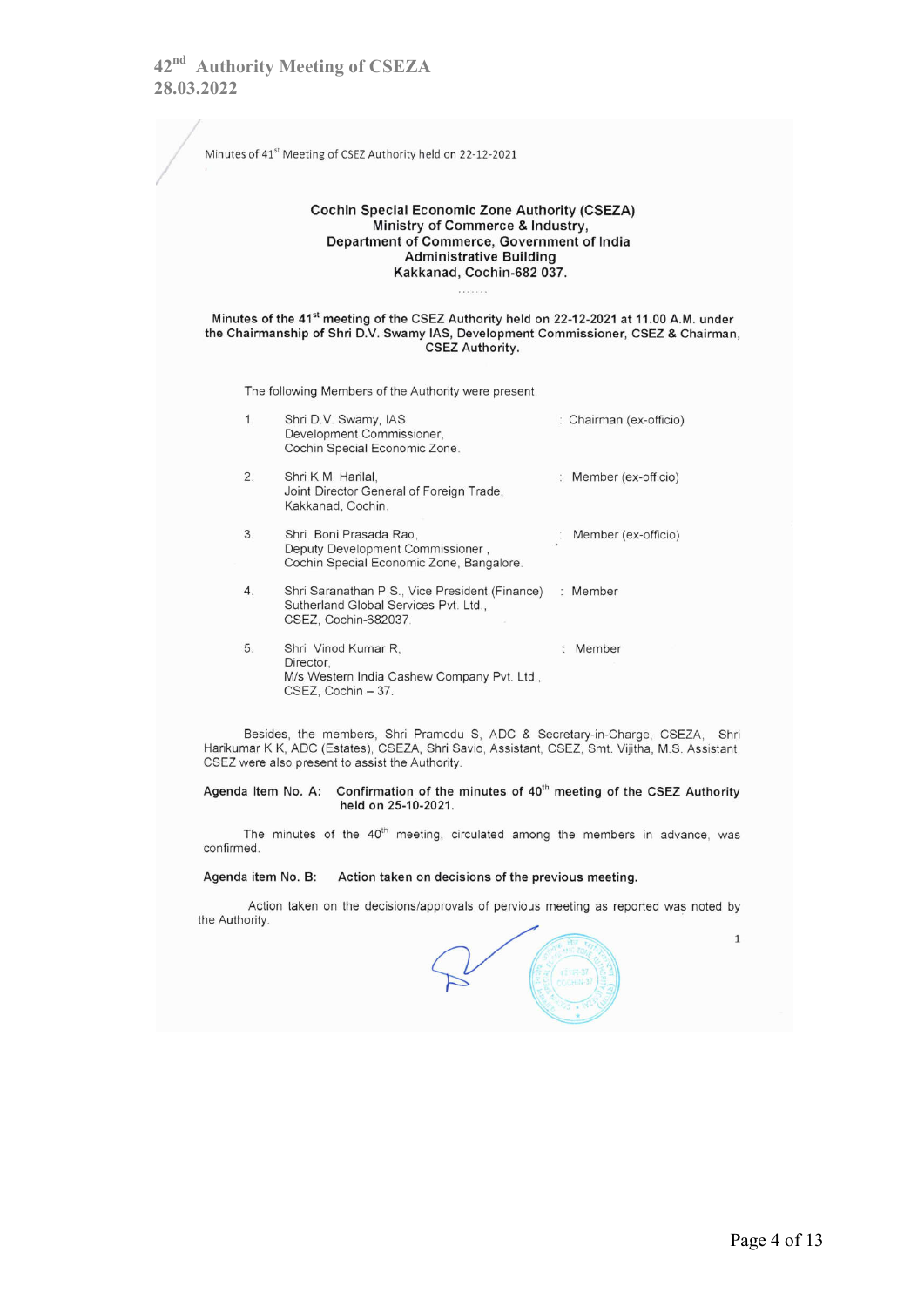Minutes of 41<sup>st</sup> Meeting of CSEZ Authority held on 22-12-2021

### Agenda item No. C:-

The Gist of discussion/decision is given below:

#### $(i)$ Annual Report for the year 2020-21.

The Authority after due deliberations, approved the Annual Report for the year 2020- $21.$ 

#### $(iii)$ Preparation of plan for rainwater harvesting and groundwater recharge in CSEZ.

The Authority considered the proposal and to select the agency in terms of Clause 7.3 of the Manual of Procurement of Consultancy and Other Services 2017. It is also decided to release 50% of the consultancy fee in advance as per the terms of payment of CWRDM.

#### $(iii)$ Proposal for execution of MoU with College of Forestry, Kerala Agriculture University for launching Miyawaki Forest inside Cochin SEZ.

The Authority has approved the proposal for execution of MOU with the College of Forestry, Kerala Agriculture University, Vellanikkara for implementation of Mivawaki Forest inside CSEZ.

#### $(iv)$ Proposal for approval of ZLD agreement to be executed by units with CSEZA.

The Authority after due deliberations, considered and approved the ZLD agreement to be executed by concerned units with CSEZA.

#### $(v)$ Changes proposed in the license agreement in respect of pipelines carrying natural gas and other petroleum products.

The Authority after due deliberations, considered and approved the changes proposed in the license agreement in respect of pipelines carrying natural gas and other petroleum products.

#### $(vi)$ Amendment in the lease deed incorporating the calculation of lease rent compounded on quarterly basis as recommended by DoC.

The Authority after due deliberations, considered and approved to replace clause No.4 in the existing lease deed with the new clause as proposed.

### Ratification of extension of engagement of Project Management Consultancy  $(vii)$ (Owners Engineer) M/s WAPCOS Ltd. and Outsourcing agencies of WAPCOS Ltd.

The Authority after deliberations ratified the extension of engagement of WAPCOS Ltd. (owners engineer) and outsourcing agencies of WAPCOS for a period upto 31.01.2022.

 $\overline{2}$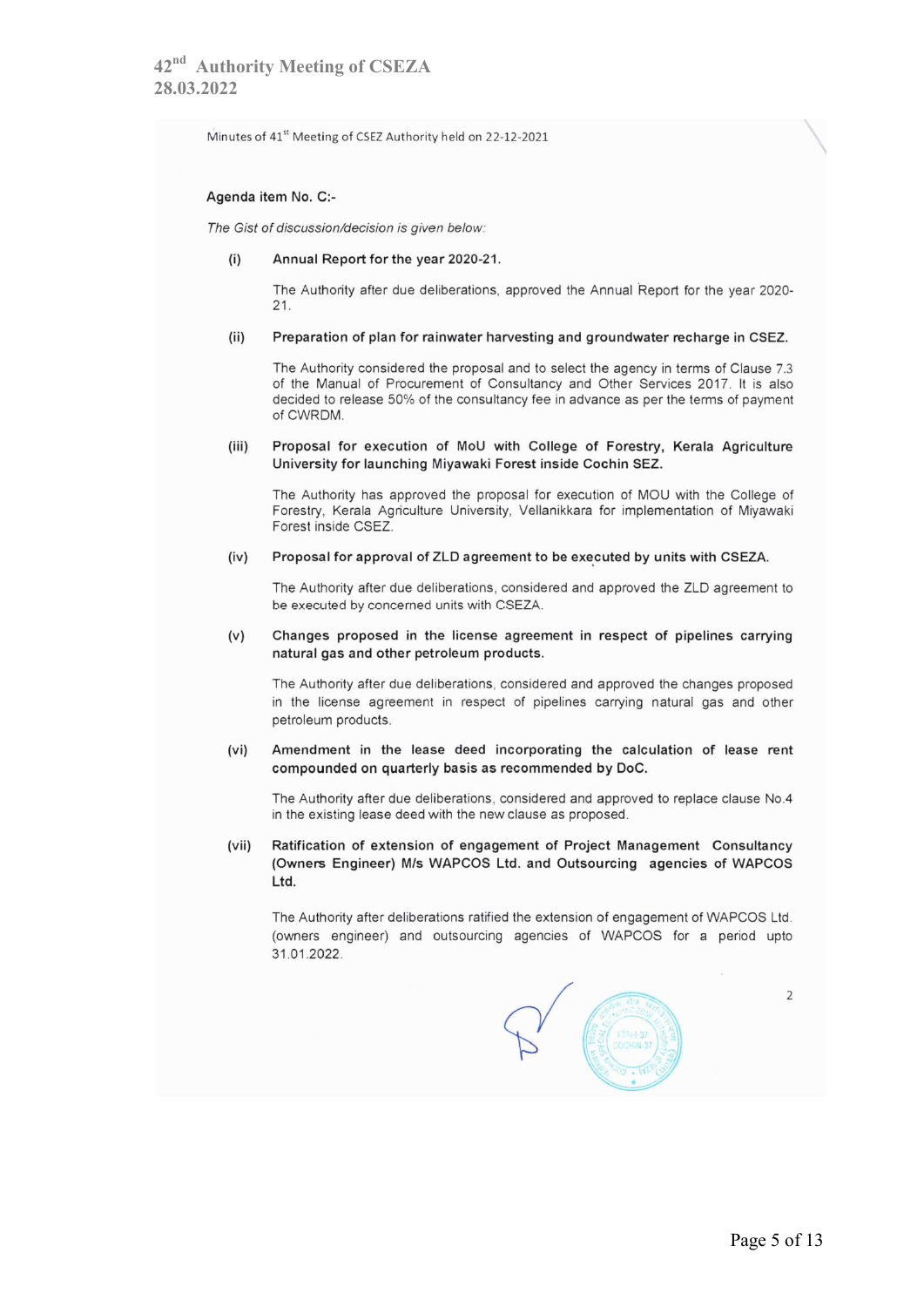Minutes of 41<sup>st</sup> Meeting of CSEZ Authority held on 22-12-2021

### (viii) Ratification of extension of contract period of consultants.

The Authority after due deliberations ratified the extension of period of consultants for a period upto 31.01.2022.

#### $(ix)$ Revised Budget Estimate of CSEZ Authority for the year 2021-22.

Revised budget estimate for the year 2021-22 was discussed in detail in the meeting and approved the same.

#### $(x)$ Review of Ongoing Capital Works in CSEZ.

The Authority noted the status of various on-going projects in CSEZ.

#### $(x<sub>i</sub>)$ Schedule of vacant space in the Zone.

The Authority noted the vacancy status of built up space/land available in CSEZ.

#### D. Any other matter approved by the Chairman.

The Authority has also discussed on the implementation of Master Plan formulated for CSEZ. It has been decided to constitute a Committee under the Chairmanship of Joint Director General of Foreign Trade, Cochin, Shri K M, Harilal to explore the ways to implement the Master Plan.

The meeting ended at 12.30 p.m. with thanks to the Chair.



 $3111$ D V Swamy)

Chairman. **CSEZ Authority** 

 $\overline{3}$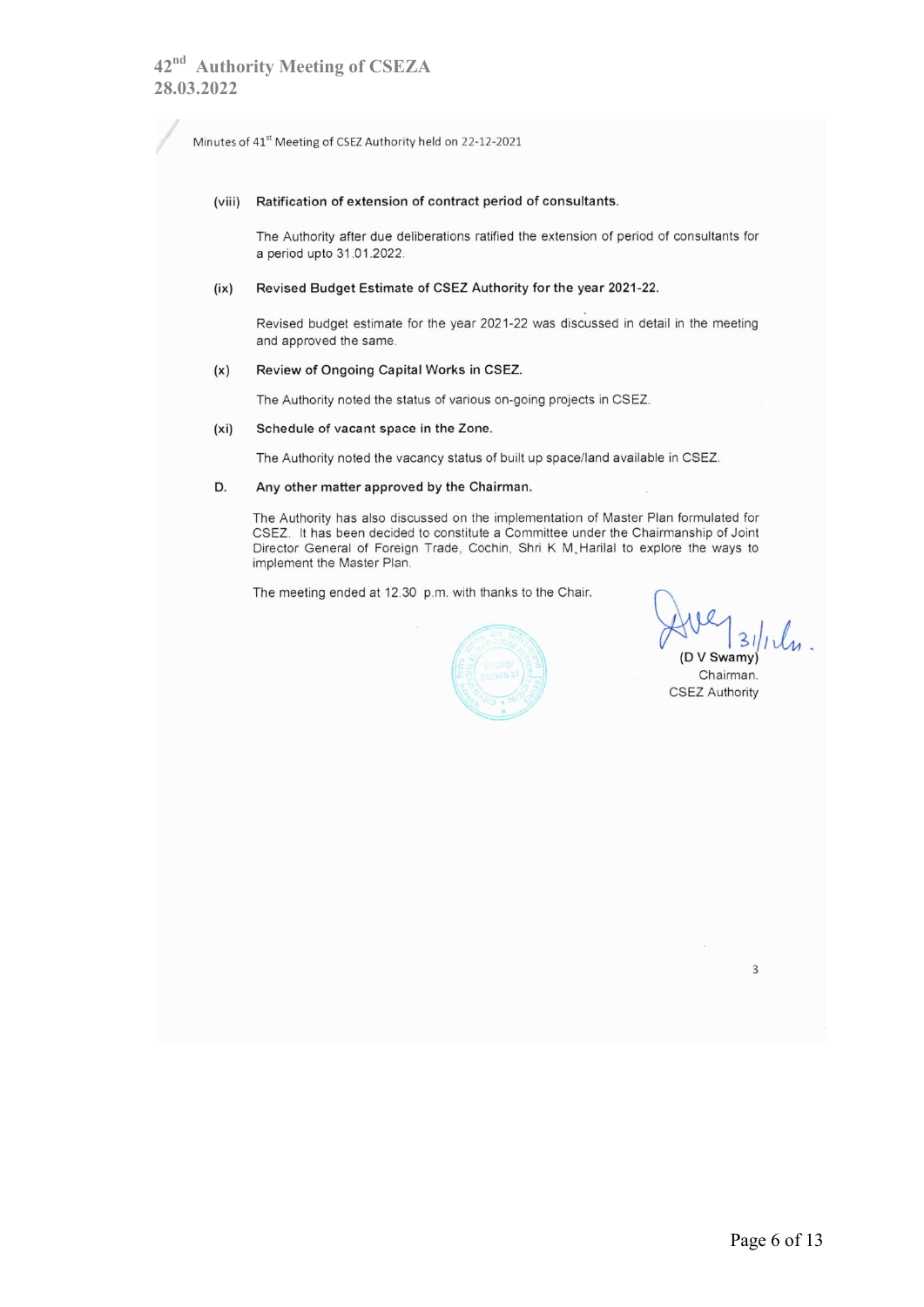| Agenda<br>No. C | <b>Date</b> | <b>Subject</b>                                                                                                                                                                  | <b>Action taken</b>                                                                         |
|-----------------|-------------|---------------------------------------------------------------------------------------------------------------------------------------------------------------------------------|---------------------------------------------------------------------------------------------|
| (i)             |             | Annual Report for the year 2020-21                                                                                                                                              | The Authority approved the Annual<br>submitted<br>Report<br>and<br>to<br>the<br>Parliament. |
| (ii)            |             | Preparation of plan for rainwater harvesting<br>and groundwater recharge in CSEZ                                                                                                | Contract executed with the agency viz.<br>CWRDM.                                            |
| (iii)           |             | Proposal for execution of MoU with College<br>of Forestry, Kerala Agriculture University<br>for launching Miyawaki Forest inside<br>Cochin SEZ.                                 | Follow up action has been taken to<br>execute MoU.                                          |
|                 |             | Proposal for approval of ZLD agreement to<br>be executed by units with CSEZA                                                                                                    |                                                                                             |
|                 |             | Charges<br>proposed<br>in<br>the<br>license<br>agreement in respect of pipelines carrying<br>natural gas and other petroleum products                                           | Follow up action has been taken to<br>execute agreement.                                    |
|                 | 22.12.2021  | Amendment<br>in<br>the<br>lease<br>deed<br>incorporating the calculation of lease rent<br>on<br>quarterly<br>compounded<br>basis<br>as<br>recommended by DoC                    | Necessary amendment has been made<br>in the agreement.                                      |
|                 |             | Ratification of extension of engagement of<br>Project Management Consultancy (Owners<br>Engineer)<br>M/s<br><b>WAPCOS</b><br>Ltd.<br>and<br>Outsourcing agencies of WAPCOS Ltd. |                                                                                             |
|                 |             | Ratification of extension of contract period<br>of consultants.                                                                                                                 |                                                                                             |
|                 |             | <b>CSEZ</b><br>Revised<br>Budget Estimate<br>of<br>Authority for the year 2021-22.                                                                                              |                                                                                             |
| (iv)            |             | Review of ongoing capital works in CSEZ.                                                                                                                                        |                                                                                             |
| (v)             |             | Schedule of vacant space in the Zone                                                                                                                                            |                                                                                             |
| D.              |             | Any other items approved by Chairman, CSEZA.                                                                                                                                    |                                                                                             |
| (i)             | 22.12.2021  | Implementation of Master Plan formulated<br>for CSEZ.                                                                                                                           | Follow up action has been taken.                                                            |

# **B: Action taken on decisions of the previous meeting.**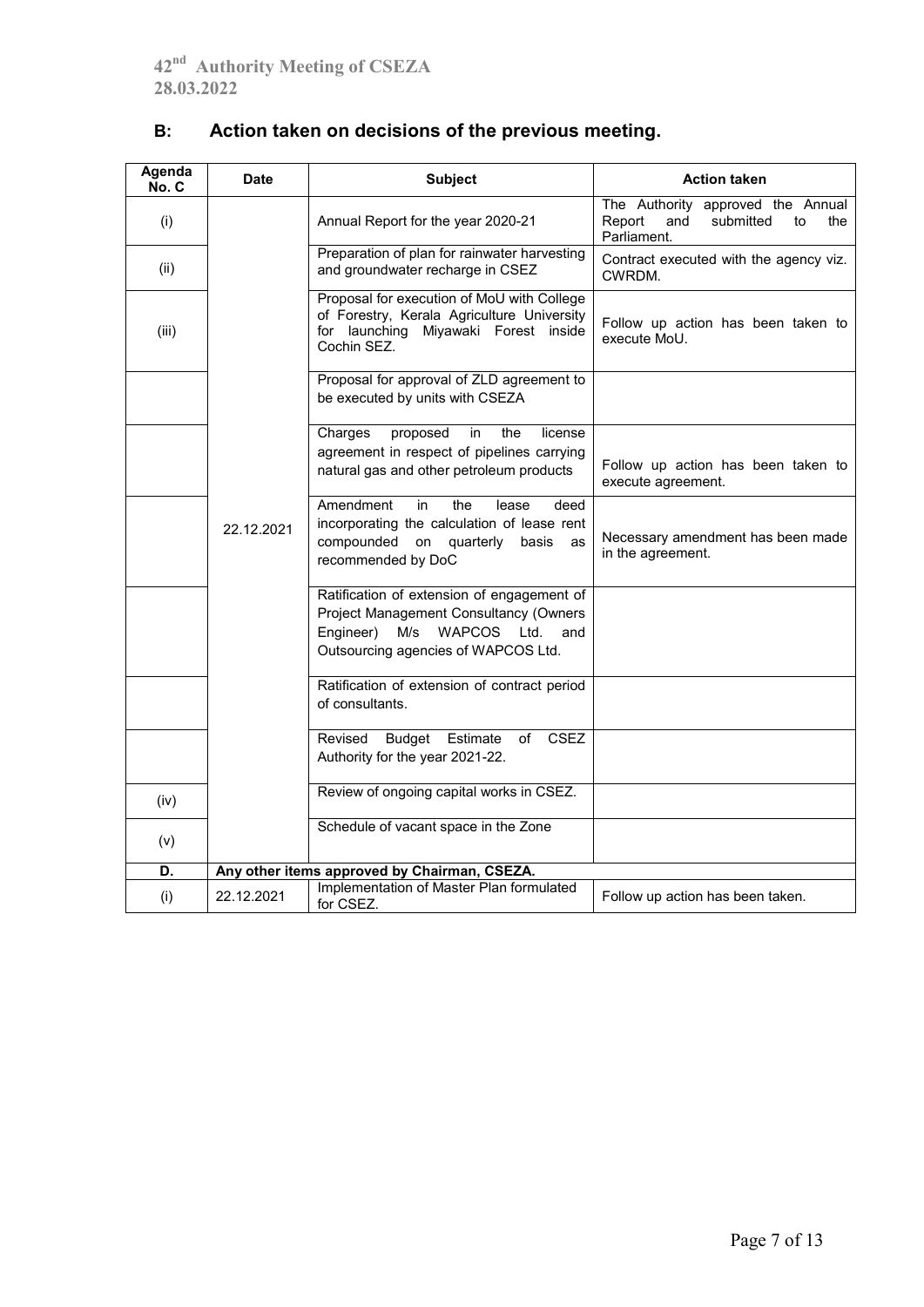### **C: Proposal for consideration.**

### **(i) Budget Estimate for 2022-23 of CSEZ Authority.**

The Budget Estimates and Revised Estimates for 2021-22 of the Cochin Special Economic Zone Authority was approved in the  $38<sup>th</sup>$  and  $41<sup>st</sup>$  meeting of Authority respectively.

Budget Estimates for 2022-23 is presented herewith envisaging a total income of **Rs.7489.21 lakh** and an expenditure of **Rs.4929.84 lakh** leaving an operating surplus of **Rs.2559.36 lakh.**

The Actual income and expenditure for the period up to  $31<sup>st</sup>$  January 2022 and estimates for the remaining two months has been taken into consideration for preparation of the Budget estimates for the year 2022-23.

The detailed Budget Estimate for 2022-23 is placed at Annexure-I. The salient features of the budget are as follows:

| Sl.No.                  | <b>Budget Head</b>                                     | <b>Budget Estimates</b><br>2022-23 |
|-------------------------|--------------------------------------------------------|------------------------------------|
|                         |                                                        | (Rs. in lakh)                      |
|                         | OPERATING INCOME                                       | 6938.96                            |
| 2                       | <b>OPERATING EXPENDITURE</b>                           | 4664.04                            |
| $\overline{\mathbf{3}}$ | <b>OPERATING SURPLUS (1-2)</b>                         | 2559.36                            |
| $\overline{\mathbf{4}}$ | Add: (1) ADMINISTRATIVE & MISC. INCOME                 | 0.25                               |
| 5                       | (2) FINANCE & MISC.INCOME                              | 550.00                             |
| 6                       | <b>TOTAL</b> $(3 + 4 + 5)$                             | 2825.16                            |
| 7                       | <b>ADMINISTRATIVE</b><br>$\&$<br>MISC.<br>(1)<br>Less: | 265.80                             |
|                         | <b>EXPENDITURE</b>                                     |                                    |
| 8                       | (2) FINANCE & MISC. EXPENDITURE                        | 0.00                               |
| 9                       | TOTAL $(7+8)$                                          | 265.80                             |
| 10                      | <b>NET SURPLUS (6 -9)</b>                              | 2559.36                            |
| 11                      | <b>CONTRIBUTION FOR CAPITAL WORK</b>                   | 2547.60                            |
| 12                      | <b>AFTER</b><br><b>SURPLUS</b><br><b>AVAILABLE</b>     | 11.76                              |
|                         | <b>CONTRIBUTION</b>                                    |                                    |

The Budget estimates in detail is placed below for approval of the Authority.

### **(ii) Energy Audit of Power Distribution System in CSEZ – Ratification**

As per proviso to Clause 3 of the Bureau of Energy Efficiency (Manner and Intervals for Conduct of Energy Audit (Accounting) in Electricity Distribution Companies) Regulations 2021 notified vide No.18/BEE/DISCOM/2021 dated  $6<sup>th</sup>$  October 2021 issued by the Bureau of Energy Efficiency, the first annual energy audit of every electricity distribution company has to be conducted within six months from date of commencement of the said notification i.e. by  $6<sup>th</sup>$  April, 2022 and the result has to be uploaded in the website of DISCOM. CSEZA being a DISCOM for the supply of power within the CSEZ, CSEZA is also bound to conduct the energy audit.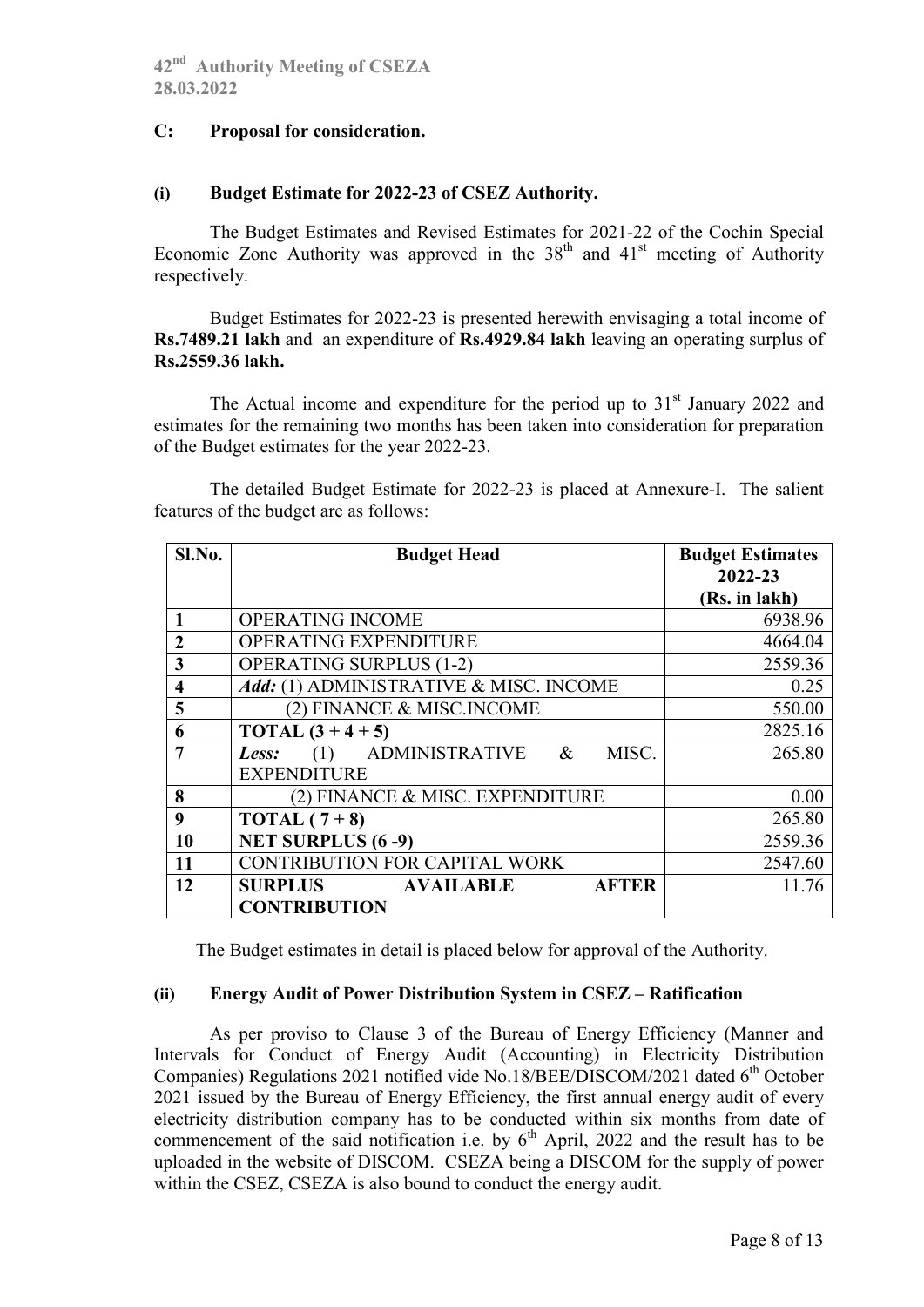To carry out the energy audit, CSEZA has invited limited tenders from the BEE accredited energy auditing firms located in Kerala and are registered with the Energy Management Centre. After completing tender formalities, CSEZA has selected Kerala State Productivity Council (KSPC) as Energy Auditor at an amount of Rs.3,90,000/- (excluding GST).

The matter is placed before the CSEZ Authority for ratification.

# **(iii) Appointment of Chartered Accountant Firm as Internal Auditor (External Agency) of CSEZ Authority**

The Comptroller and Auditor General in its annual audit reports has been pointing out the absence of an internal auditing mechanism for auditing the accounts maintained by the Chartered Accounting firm even though a Chartered Accountant firm is engaged for maintenance and finalisation of accounts in terms of Rule 6(1)(iii) of SEZ Authority Rules, 2009. The decision is taken in accordance with Rule 9(4) of the SEZ Authority Rules, 2009. In view of this it was proposed to engage another Chartered Accountant firm who is empanelled by CAG.

The proposal is placed before the CSEZ Authority for ratification.

### **(iv) Waiver of rent in respect of canteens run by CEPZIA**

Three spaces in the Zone viz. (1) CSEZ canteen (Plot No.13), (2) Canteen at Plot No.16 and Executive Canteen at FRBL Building were given to CEPZIA to run canteens. However, due to COVID-19 pandemic situation and on Government directions under Disaster Management Act these canteens were remained closed and non-operational. Hence, CEPZIA has requested for waiver of lease rent in respect of the above canteen spaces amounting to Rs.85.225/- inclusive of IGST @ 18%. In terms of Rule 7(6) of the SEZ Authority Rules, 2009, Authority can write off irrecoverable losses of its property on account of irrecoverable lease rent, natural calamities, etc. amounting upto Rupees One lakh. Considering COVID-19 pandemic as a natural calamity, it is proposed that the above sum may be written off from the accounts of CSEZA.

The matter is placed before the CSEZ Authority for consideration.

### **(v) Lease rent rates for land and built up space in CSEZ for the year 2022-2023.**

The current lease rent rate applicable for built up space is Rs.2916/- per sq.mtr. per annum and Rs.389/- per sq.mtr. per annum for plots. The above rates are effective from 01.04.2017. The Authority has not revised the lease rent after FY 2017-18.

The matter is placed before the CSEZ Authority for consideration.

### **(vi) Execution of agreement with Indian Oil Adani Gas Pvt. Ltd. for supply of natural gas for operation of boiler in ZLD plant.**

As part of the Operation of Reject Management System of ZLD plant a 2.5 Tonne IBR Boiler is installed to generate steam. As the boiler is gas fired and M/s. Indian Oil Adani Gas Pvt. Ltd. is the supplier of natural gas in CSEZ, they have given consent to supply gas to the ZLD plant. Accordingly, security deposit of Rs.5,70,000/- was paid to them and MDPE pipeline was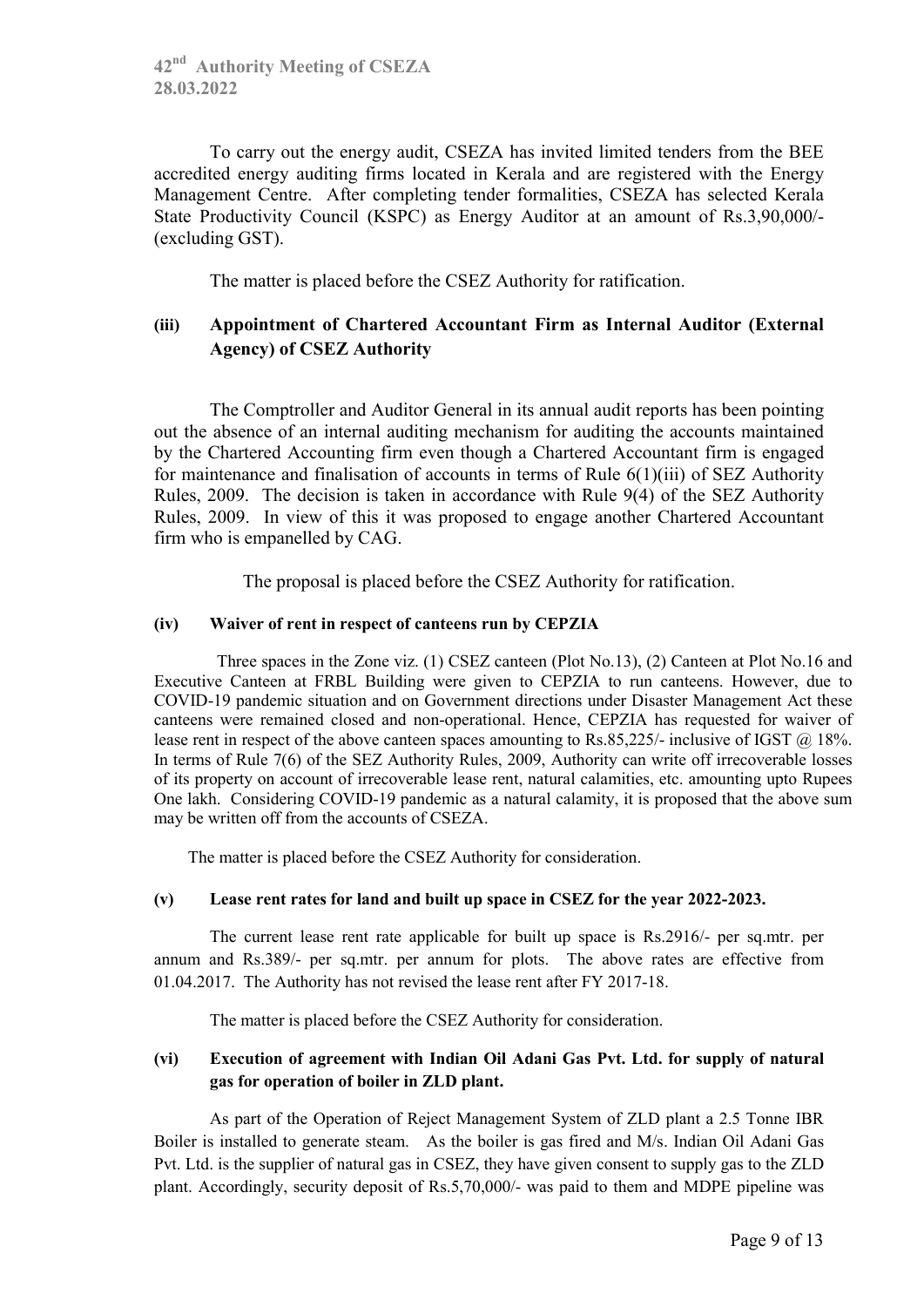**42nd Authority Meeting of CSEZA 28.03.2022**

laid till the plant premises. In this connection, a gas supply agreement has to be executed in the format provided by the supplier.

The matter is placed before the CSEZ Authority for consideration.

### **(vii) Audit observation on construction of MLCP – reg.**

The project of multi-level car parking was conceived in 2011 and was decided to implement it with a grant-in-aid from the Ministry of Commerce & Industry under ASIDES. The project was entrusted to the then O&M Agency, KITCO. The project could not be started in the location identified for it and an amount of Rs.68.79 lakh was spent for initial land development. The Comptroller and Auditor General in their audit for the period 01-04-2015 to 31-03-2018, observed that there was a delay in construction of multi-level car parking in CSEZ and as per the agreement executed with KITCO a penalty of maximum 5% of the contract value. Since the contract value was Rs.414.28 lakhs, a penalty of Rs.20.71 lakh could be recovered from them.

This office informed CAG that Rs.68.79 lakh was spent utilizing CSEZA's own fund for land development and the same is reflected in Schedule 3 Fixed Assets as an addition to land development in the Annual Accounts for the year 2020-21. It was also informed that the project is under implementation and the same is expected to be completed by April 2022 and hence requested to drop the relevant paras. Action taken on the above observation has to be intimated to the CAG.

The matter is placed before the Authority for its consideration.

### **(viii) Master Plan of CSEZ**

Proposal for preparation of a comprehensive master plan for CSEZ considering the future development of CSEZ in the next 30 years at an estimated cost of Rs.74.00lakh was approved in the 38<sup>th</sup> Authority meeting held on 25-03-2021. Accordingly, M/s.Voyants Solutions Pvt. Ltd. was engaged to prepare the Master Plan and a final report was submitted by them.

The matter is placed before the CSEZ Authority for consideration.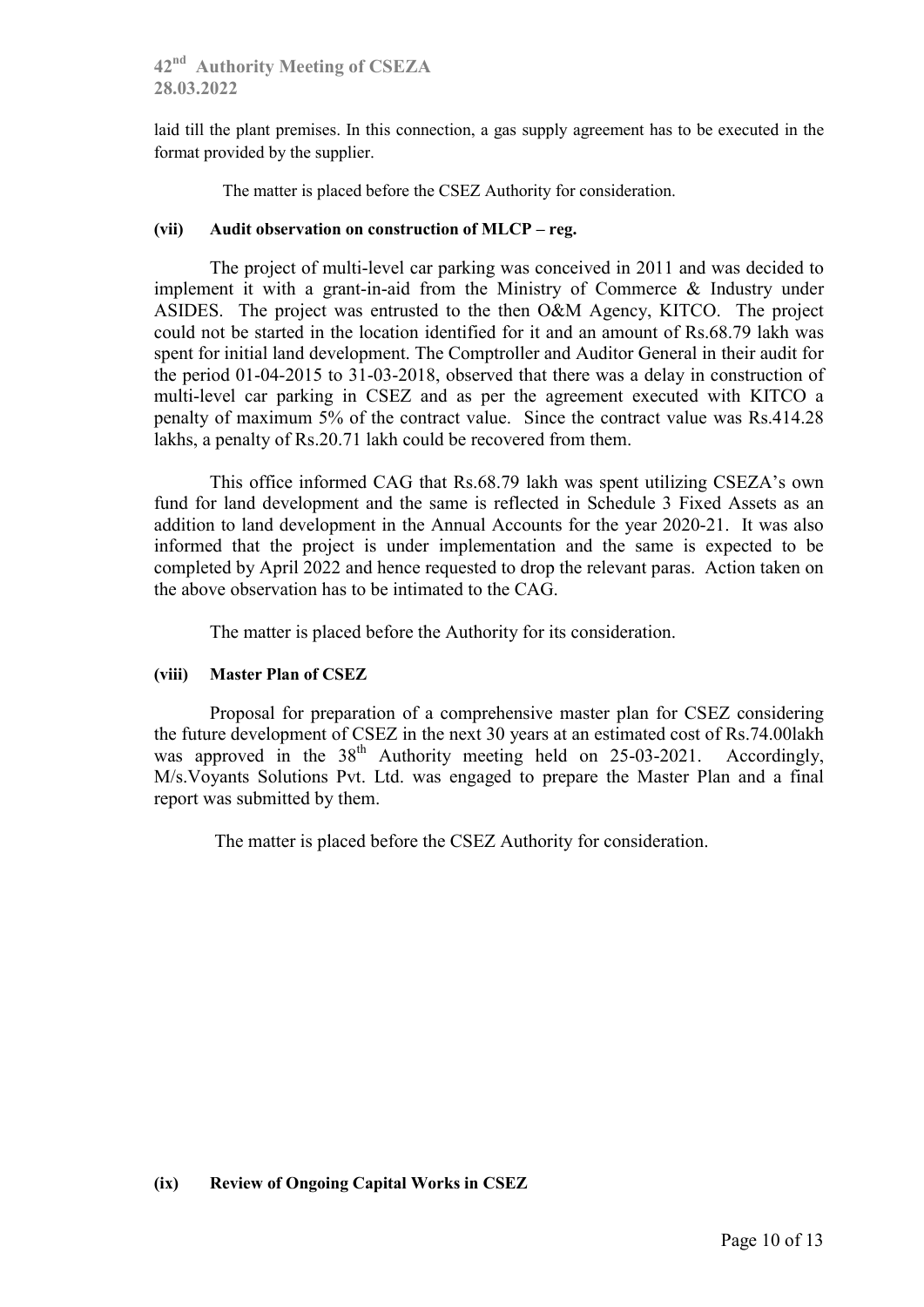| SI.<br>No.     | <b>Name of Project</b>                                                               | <b>Work Status</b><br>(% completion) | <b>Expected Date of</b><br><b>Completion (EDC)</b> | Work Order /<br><b>Contract Value with</b><br><b>Agency (Excluding</b><br><b>PMC Charge)</b> |
|----------------|--------------------------------------------------------------------------------------|--------------------------------------|----------------------------------------------------|----------------------------------------------------------------------------------------------|
|                | <b>Construction of New SDF 3 Building</b>                                            |                                      |                                                    |                                                                                              |
|                | 1. Main Civil Works                                                                  | 93                                   | 31-05-2022                                         | 42,36,98,243.00                                                                              |
|                | 2. Plumbing Works                                                                    | 90                                   | 15-04-2022                                         | 28,81,459.00                                                                                 |
|                | 3. Structural Glazing<br>Works                                                       | 97                                   | 15-04-2022                                         | 6,72,91,079.00                                                                               |
| $\mathbf{1}$   | 4. Extra Civil Works                                                                 | 55                                   | 31-05-2022                                         | 6,47,60,069.00                                                                               |
|                | 5. Firefighting $\&$<br><b>Protection Works</b>                                      | 80                                   | 31-05-2022                                         | 1,89,40,518.00                                                                               |
|                | 6. Internal Electrification<br>Works                                                 | 70                                   | 31-05-2022                                         | 48, 31, 220.00                                                                               |
|                | 7. Substation & DG Set<br>Works                                                      | 85                                   | 31-05-2022                                         | 3,50,14,149.00                                                                               |
|                | 8. SITC of Lifts                                                                     | 95                                   | 31-05-2022                                         | 74,00,000.00                                                                                 |
|                | <b>Installation of ZLD Plant</b><br>1. Plant & Machinery<br>i) Biological Treatment, |                                      |                                                    |                                                                                              |
|                | MBR, Softner, Degasser,<br>RO, Saturator,<br>Ultrafiltration, RO IV, Belt<br>Press   | 95                                   | 15.04.2022                                         | 10,10,00,000.00                                                                              |
| $\overline{2}$ | ii) Reject Management<br>(MEE), Boiler and Other<br>Accessories for MEE              | 90                                   | 15.04.2022                                         | 2,31,49,000.00                                                                               |
|                | 2. Civil Works                                                                       |                                      |                                                    |                                                                                              |
|                | i) Civil Work-Phase-1<br>(for RO Plant)                                              | 100 (Completed)                      | 05-07-2021                                         | 7,24,64,370.00                                                                               |
|                | ii) Civil Work- Phase-2<br>(for RMS Plant)                                           | 100 (Completed)                      | 15-07-2021                                         | 73, 32, 215.00                                                                               |
|                | 3. Collection and<br>Conveyance System                                               | 50                                   | 15.04.2022                                         | 46,77,876.00                                                                                 |
|                | 4. Electrical works                                                                  | 100 (Completed)                      | 15-04-2021                                         | 22,61,698.00                                                                                 |
| $\mathbf{3}$   | <b>Construction of Multi</b><br><b>Level Car Parking</b><br><b>Building</b>          | 60                                   | 31.05.2022                                         | 5,78,92,918.00                                                                               |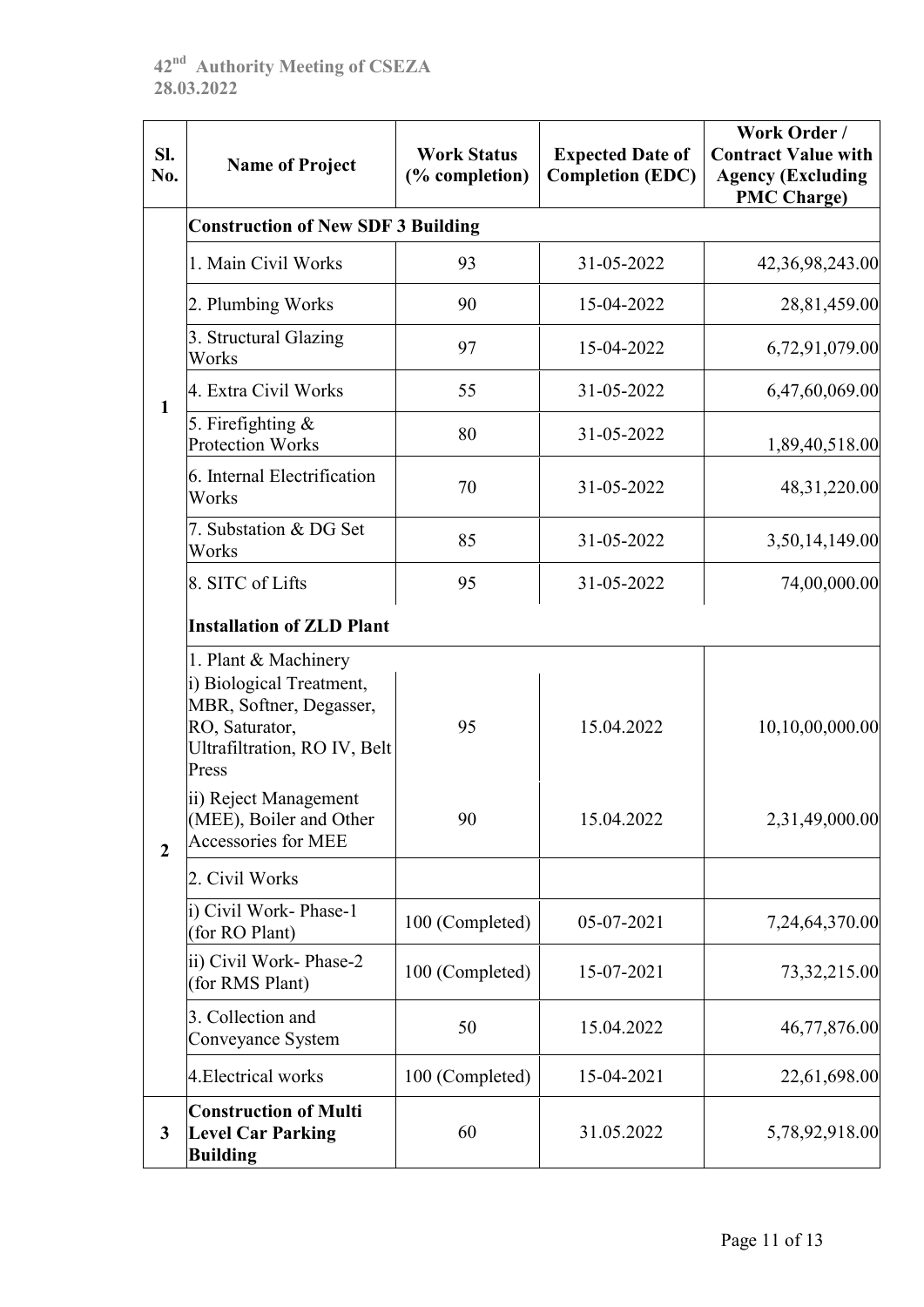| SI.<br>No.              | <b>Name of Project</b>                                                                            | <b>Work Status</b><br>(% completion) | <b>Expected Date of</b><br><b>Completion (EDC)</b> | Work Order /<br><b>Contract Value with</b><br><b>Agency (Excluding</b><br><b>PMC Charge)</b> |
|-------------------------|---------------------------------------------------------------------------------------------------|--------------------------------------|----------------------------------------------------|----------------------------------------------------------------------------------------------|
|                         | Civil, Interior & Allied Works for Modification of Existing Building into Crèche and<br>Gymnasium |                                      |                                                    |                                                                                              |
|                         | 1. First Floor - Gymnasium 100 (Completed)                                                        |                                      | 15-02-2021                                         | 2,05,92,482.00                                                                               |
|                         | 2. Ground Floor - Crèche                                                                          | 95                                   | 31-03-2022                                         |                                                                                              |
|                         | 3. Supply and Installation<br>of Fitness Equipments in<br>Gymnasium                               | 100 (Completed)                      | 15-02-2021                                         | 24,47,834.00                                                                                 |
| $\overline{\mathbf{4}}$ | 4. Open Cell Ceiling (Extra<br>Item - Civil)                                                      | 100 (Completed)                      | 31-01-2021                                         | 5,88,000.00                                                                                  |
|                         | 5. Wooden Pergola and<br>Granite Flooring (Extra<br>$Item - Civil)$                               | 100 (Completed)                      | 31-01-2021                                         | 3,75,000.00                                                                                  |
|                         | 6. Supply Installation and<br>Commissioning of Cassette<br>Type Inverter AC                       | 100 (Completed)                      | 31-10-2020                                         | 11,53,270.00                                                                                 |
|                         | 7. Maintenance Work of<br>Terrace Slab                                                            | 100 (Completed)                      | 11-09-2020                                         | 1,45,096.00                                                                                  |
|                         | <b>Construction of Sports Facility in SDF 17</b>                                                  |                                      |                                                    |                                                                                              |
| 5                       | Civil Works                                                                                       | 70                                   |                                                    | 68,21,138.00                                                                                 |